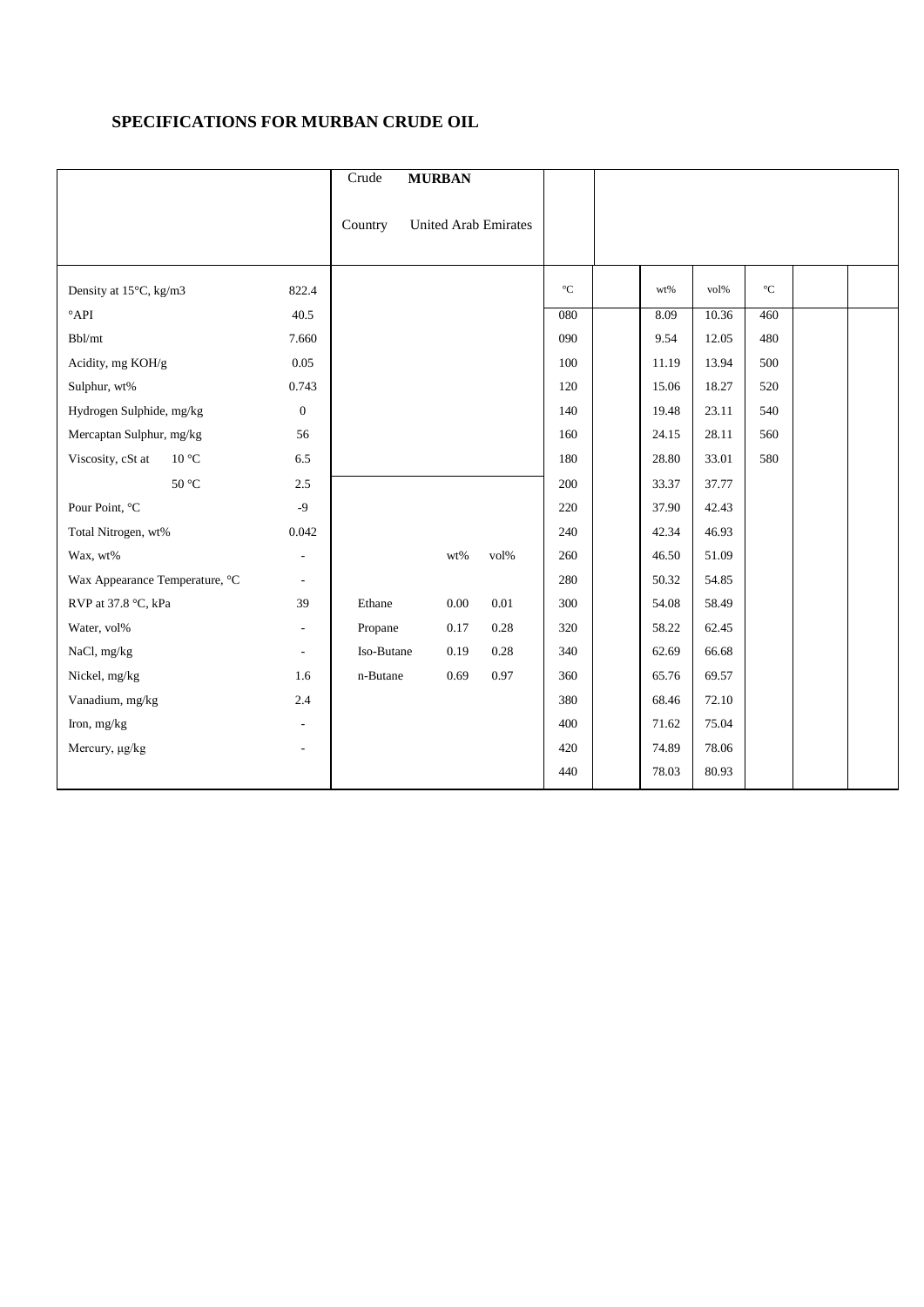# **SPECIFICATIONS FOR GAS OIL 500 PPM MAX. SULPHUR**

| <b>PROPERTY/TEST</b>                                      | <b>TEST METHOD</b>              | <b>SPECIFICATIONS</b>                                               |  |  |
|-----------------------------------------------------------|---------------------------------|---------------------------------------------------------------------|--|--|
| <b>APPEARANCE</b>                                         |                                 | CLEAR, BRIGHT AND FREE<br>FROM WATER & VISIBLE<br><b>IMPURITIES</b> |  |  |
| DENSITY AT 15 $^0C$ kg/m <sup>3</sup>                     | <b>ASTM D 1298/ASTM D 4052</b>  | $820 - 860$                                                         |  |  |
| <b>COLOUR</b>                                             | ASTM D 1500                     | MAX. 1.5                                                            |  |  |
| <b>DISTILLATION</b>                                       | <b>ASTMD 86</b>                 |                                                                     |  |  |
| IBP <sup>0</sup> C                                        |                                 | <b>REPORT</b>                                                       |  |  |
| T10 °C                                                    |                                 | <b>REPORT</b>                                                       |  |  |
| T50 °C                                                    |                                 | <b>REPORT</b>                                                       |  |  |
| T85 °C                                                    |                                 | <b>MAX. 350</b>                                                     |  |  |
| T95 <sup>0</sup> C                                        |                                 | MAX. 370                                                            |  |  |
| <b>CETANE INDEX OR</b>                                    | <b>ASTM D 976 / ASTM D 4737</b> | MIN. 46 (NOTE 1)                                                    |  |  |
| <b>CETANE NUMBER</b>                                      | ASTM D 613                      | <b>MIN. 49</b>                                                      |  |  |
| CLOUD POINT <sup>O</sup> C                                | ASTM D 2500                     | <b>MAX. 15</b>                                                      |  |  |
| CFPP <sup>0</sup> C                                       | ASTM D 6371                     | MAX. 5                                                              |  |  |
| SULPHUR CONTENT mg/kg                                     | <b>ASTM D 4294/ ASTM D 2622</b> | <b>MAX. 500</b>                                                     |  |  |
| FLASH POINT <sup>0</sup> C                                | ASTMD93                         | <b>MIN. 55</b>                                                      |  |  |
| VISCOSITY KIN AT 40 °C, cSt                               | ASTM D 445                      | $2 - 4.5$                                                           |  |  |
| WATER CONTENT (mg/kg)                                     | ASTM D 6304                     | <b>MAX. 200</b>                                                     |  |  |
| CU - STRIP CORROSION 3 hrs AT 50 °C                       | ASTM D 130                      | MAX. 1                                                              |  |  |
| ASH % m/m                                                 | <b>ASTMD482</b>                 | <b>MAX. 0.01</b>                                                    |  |  |
| CARBON RESIDUE, % m/m                                     | ASTM D 524 / ASTM D 4530        | <b>MAX. 0.3</b>                                                     |  |  |
| <b>PARTICULATE</b><br>CONTAMINANTS,<br>TOTAL mg/l         | ASTM D 6217                     | <b>MAX.</b> 10                                                      |  |  |
| TOTAL ACID NO. mg KOH/g                                   | ASTM D 664                      | MAX. 0.08                                                           |  |  |
| <b>CALORIFIC VALUE GROSS kcal/kg</b>                      | ASTM D 240                      | MIN. 10500                                                          |  |  |
| OXIDATION STABILITY g/m <sup>3</sup>                      | ASTM D 2274                     | Max. 25                                                             |  |  |
| <b>DSEP RATING</b>                                        | ASTM D 7261                     | $50 - 100$                                                          |  |  |
| <b>FAME</b>                                               | ASTM D 7371                     | NON DETECTABLE<br>(NOTE<br>2)                                       |  |  |
| <b>LUBRICITY</b><br>(HFRR wear scar dia. $@60°c$ ) micron | ASTM D 6079                     | <b>MAX. 460</b>                                                     |  |  |

#### **IMPORTANT:**

NOTE 1 : NOT APPLICABLE IF ANY CETANE IMPROVER ADDITIVE IS PRESENT

NOTE 2 : ADDITION OF BIO DIESEL OR BIODIESEL BLENDS ARE NOT PERMITTED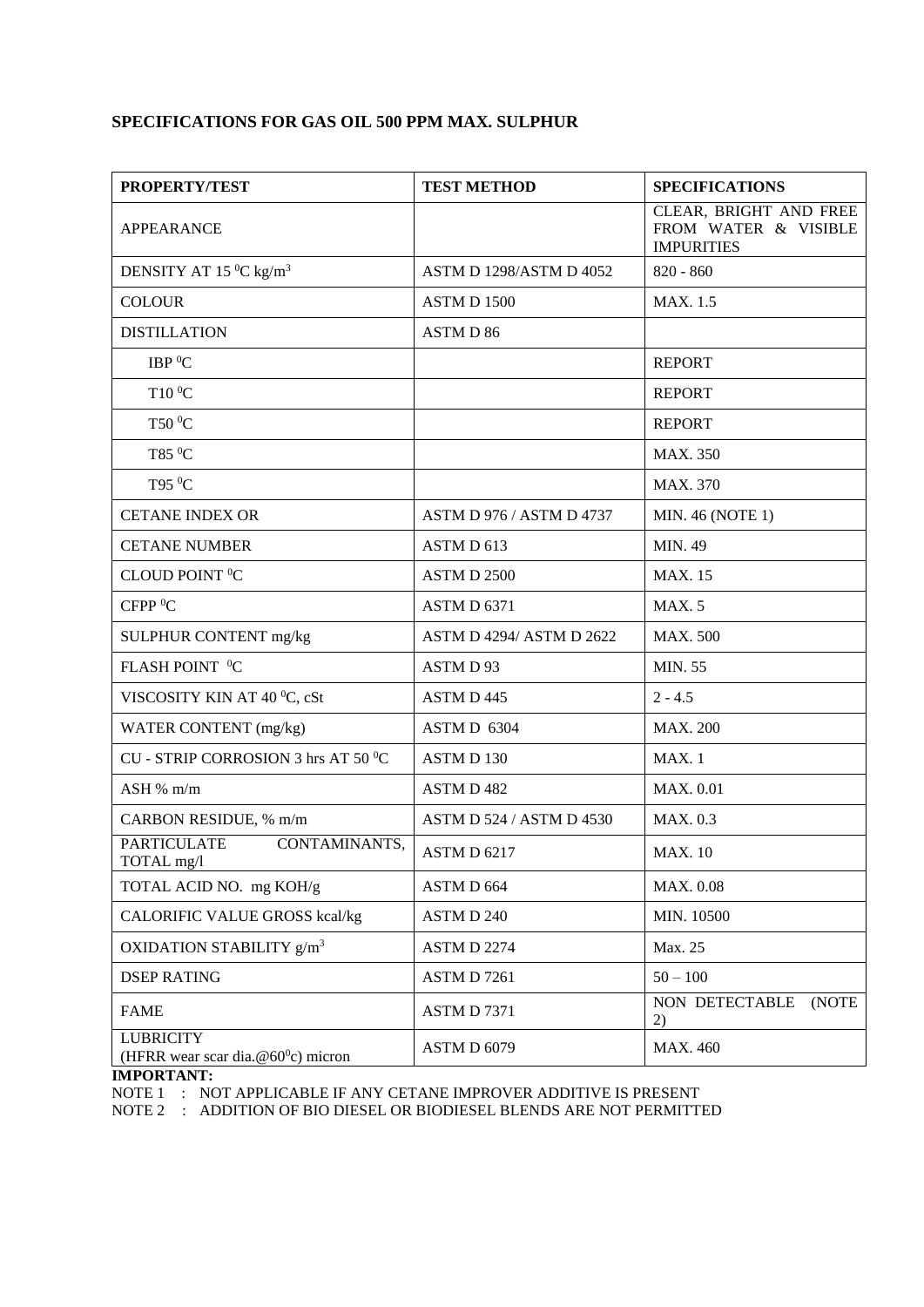#### **SPECIFICATIONS FOR GAS OIL 10 PPM MAX. SULPHUR**

| <b>PROPERTY/TEST</b>                                             | <b>TEST METHOD</b>         | <b>SPECIFICATIONS</b>                                               |  |  |
|------------------------------------------------------------------|----------------------------|---------------------------------------------------------------------|--|--|
| <b>APPEARANCE</b>                                                |                            | CLEAR, BRIGHT AND FREE<br>FROM WATER & VISIBLE<br><b>IMPURITIES</b> |  |  |
| DENSITY AT 15 °C kg/m <sup>3</sup>                               | ASTM D 1298 / ASTM D 4052  | $820 - 845$                                                         |  |  |
| <b>COLOUR</b>                                                    | <b>ASTM D 1500</b>         | MAX. 1.5                                                            |  |  |
| <b>DISTILLATION</b>                                              | ASTM D 86                  |                                                                     |  |  |
| E250 Vol % MAX                                                   |                            | < 65                                                                |  |  |
| E350 Vol % MIN                                                   |                            | 85                                                                  |  |  |
| T95 °C                                                           |                            | <b>MAX. 360</b>                                                     |  |  |
| <b>CETANE INDEX OR</b>                                           | ASTM D 976 / ASTM D 4737   | <b>MIN. 50 (NOTE 1)</b>                                             |  |  |
| <b>CETANE NUMBER</b>                                             | ASTM D 613                 | <b>MIN. 51</b>                                                      |  |  |
| CFPP <sup>0</sup> C                                              | ASTM D 6371                | $MAX. +5$                                                           |  |  |
| SULPHUR CONTENT mg/kg                                            | ASTM D 5453<br>ASTM D 2622 | <b>MAX. 10</b>                                                      |  |  |
| FLASH POINT <sup>0</sup> C                                       | ASTM D 93                  | <b>MIN. 55</b>                                                      |  |  |
| VISCOSITY KIN AT 40 °C, cSt                                      | ASTM D 445                 | $2 - 4$                                                             |  |  |
| WATER CONTENT mg/kg                                              | ASTM D 6304                | <b>MAX. 200</b>                                                     |  |  |
| CU - STRIP CORROSION 3 hrs AT 50 °C                              | ASTM D 130                 | MAX.1                                                               |  |  |
| ASH % m/m                                                        | ASTM D 482                 | <b>MAX. 0.01</b>                                                    |  |  |
| CARBON RESIDUE, % m/m                                            | ASTM D 524 / ASTM D 4530   | MAX. 0.2                                                            |  |  |
| <b>PARTICULATE</b><br>CONTAMINANTS,<br>TOTAL mg/l                | ASTM D 6217                | <b>MAX. 10</b>                                                      |  |  |
| TOTAL ACID NO. mg KOH/g                                          | ASTM D 664                 | <b>MAX. 0.08</b>                                                    |  |  |
| <b>CALORIFIC VALUE GROSS kcal/kg</b>                             | ASTM D 240                 | MIN. 10600                                                          |  |  |
| OXIDATION STABILITY g/m <sup>3</sup>                             | ASTM D 2274                | <b>MAX. 25</b>                                                      |  |  |
| <b>DSEP RATING</b>                                               | ASTM D7261                 | $50 - 100$                                                          |  |  |
| <b>FAME</b>                                                      | ASTM D7371                 | NON DETECTABLE<br>(NOTE 2)                                          |  |  |
| <b>LUBRICITY</b><br>(HFRR wear scar dia. $@60^{\circ}c$ ) micron | ASTM D 6079                | <b>MAX. 400</b>                                                     |  |  |
| <b>POLYCYCLIC</b><br><b>AROMATIC</b><br>HYDROCARBONS % m/m       | ASTM D 5186 / ASTM D 6591  | <b>MAX.11</b>                                                       |  |  |

#### **IMPORTANT:**

NOTE 1 : NOT APPLICABLE IF ANY CETANE IMPROVER ADDITIVE IS PRESENT. NOTE 2 : ADDITION OF BIO DIESEL OR BIODIESEL BLENDS ARE NOT PERMITTED.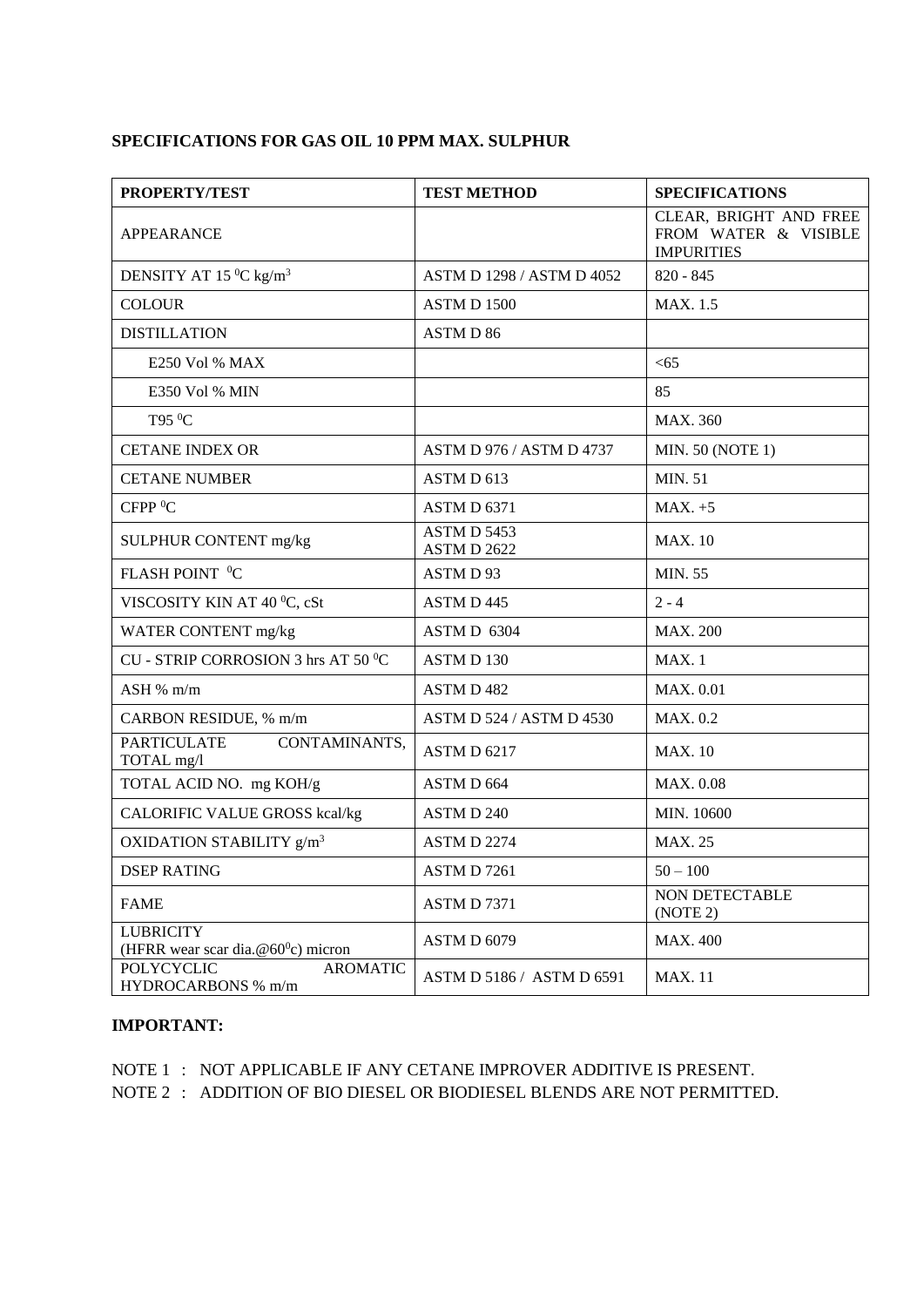#### **SPECIFICATIONS FOR GASOLINE (92 UNL)**

| <b>PROPERTY/TEST</b>                                    | <b>TEST METHOD</b>                              | <b>SPECIFICATIONS</b>                                                                              |  |  |
|---------------------------------------------------------|-------------------------------------------------|----------------------------------------------------------------------------------------------------|--|--|
| <b>APPEARANCE</b>                                       |                                                 | BRIGHT, CLEAR AND FREE<br><b>FROM</b><br>WATER,<br><b>VISIBLE</b><br>IMPURITIES & DYES (NOTE<br>1) |  |  |
| DENSITY @ 15 $^0C$ kg/m <sup>3</sup>                    | ASTM D 1298 / ASTM D 4052                       | $720 - 785$                                                                                        |  |  |
| REID VAPOUR PRESSURE<br>@ 37.8 °C kPa                   | ASTM D 323                                      | $45 - 60$                                                                                          |  |  |
| RESEARCH OCTANE NUMBER (RON)                            | ASTM D 2699                                     | MIN. 92                                                                                            |  |  |
| MOTOR OCTANE NUMBER (MON)                               | ASTM D 2700                                     | <b>MIN. 82</b>                                                                                     |  |  |
| <b>DISTILLATION</b>                                     | ASTM D 86                                       |                                                                                                    |  |  |
| IBP <sup>0</sup> C                                      |                                                 | <b>REPORT</b>                                                                                      |  |  |
| T 10 °C                                                 |                                                 | $45 - 70$                                                                                          |  |  |
| T 50 °C                                                 |                                                 | $80 - 125$                                                                                         |  |  |
| T 90 °C                                                 |                                                 | <b>MAX. 180</b>                                                                                    |  |  |
| FBP <sup>0</sup> C                                      |                                                 | <b>MAX. 210</b>                                                                                    |  |  |
| RESIDUE, vol. %                                         |                                                 | <b>MAX. 2.0</b>                                                                                    |  |  |
| E150 vol. %                                             |                                                 | <b>MIN 70</b>                                                                                      |  |  |
| <b>DOCTOR TEST</b>                                      | IP 30 / ASTM D 4952                             | <b>SWEET OR LESS THAN 15</b><br>ppm RSH                                                            |  |  |
| SULPHUR CONTENT mg/kg                                   | ASTM D 4294 / ASTM D 5453<br><b>ASTM D 2622</b> | <b>MAX. 300</b>                                                                                    |  |  |
| LEAD CONTENT g/l                                        | ASTM D 5059 / ASTM D 3237                       | MAX. 0.013 (NOTE 2)                                                                                |  |  |
| UNWASHED GUMS mg/100 ml                                 | ASTM D 381                                      | <b>MAX. 30</b>                                                                                     |  |  |
| WASHED GUMS mg/100 ml                                   | ASTM D 381                                      | MAX.5                                                                                              |  |  |
| OXYGENATE % v/v                                         | ASTM D 4815                                     | <b>MAX. 15</b>                                                                                     |  |  |
| OXYGEN<br><b>CONTENT</b><br>$\%$<br>m/m<br>(CALCULATED) |                                                 | MAX. 2.7                                                                                           |  |  |
| <b>OXIDATION STABILITY, Minutes</b>                     | ASTM D 525                                      | <b>MIN. 480</b>                                                                                    |  |  |
| OLEFINES CONTENT (% v/v)                                | ASTM D 1319/ASTM D 6730                         | <b>MAX. 18</b>                                                                                     |  |  |
| COPPER CORROSION 3 h @ 50 $^0$ C                        | ASTM D 130                                      | MAX.1                                                                                              |  |  |
| <b>BENZENE % v/v</b>                                    | ASTM D 3606 / ASTM D 5580                       | MAX. 2.5                                                                                           |  |  |
| TOTAL AROMATICS % v/v                                   | ASTM D 5580                                     | <b>MAX 40</b>                                                                                      |  |  |

NOTE 1 : SPECIFY TAGGING COMPONENTS, IF ANY

NOTE 2 : NO INTENTIONAL ADDITION OF LEAD COMPOUNDS.

**IMPORTANT:**

- THERE SHALL BE NO INTENTIONAL ADDITION OF METAL COMPOUNDS CONTAINING FERROUS, MANGANESE & PHOSPHOROUS.
- ADDITION OF ALCOHOLS ARE NOT PERMITTED.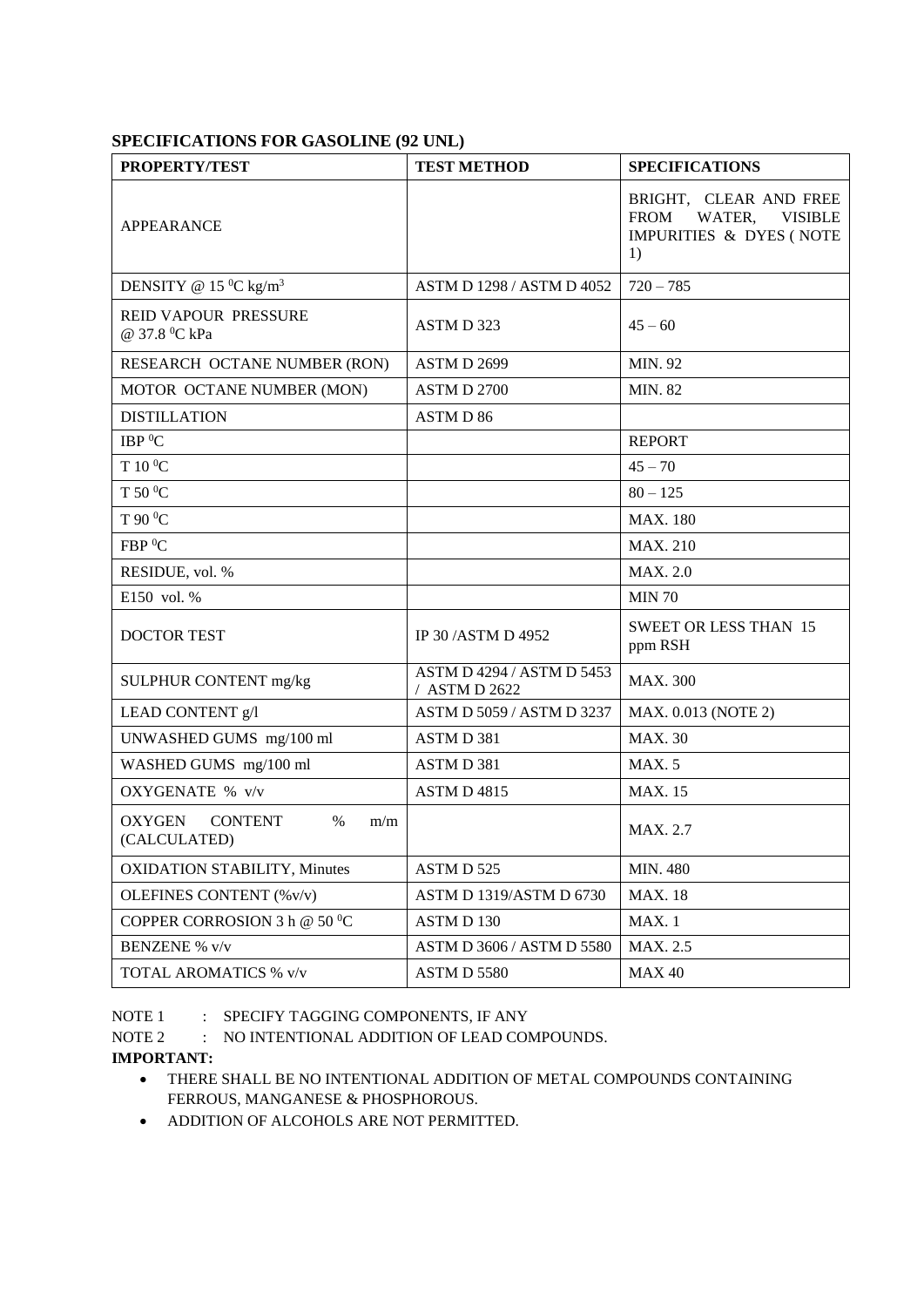### **SPECIFICATIONS FOR GASOLINE (95 UNL)**

| <b>PROPERTY/TEST</b>                 | <b>TEST METHOD</b>        | <b>SPECIFICATIONS</b>                                                       |  |  |
|--------------------------------------|---------------------------|-----------------------------------------------------------------------------|--|--|
| <b>APPEARANCE</b>                    |                           | BRIGHT ,CLEAR AND FREE<br>FROM WATER, VISIBLE<br>IMPURITIES & DYES (NOTE 1) |  |  |
| DENSITY @ 15 $^0C$ kg/m <sup>3</sup> | ASTM D 1298               | $720 - 775$                                                                 |  |  |
| REID VAPOUR PRESSURE @ 37.8 °C kPa   | ASTMD 323                 | $45 - 60$                                                                   |  |  |
| RESEARCH OCTANE NUMBER (RON)         | ASTM D 2699               | MIN. 95                                                                     |  |  |
| MOTOR OCTANE NUMBER (MON)            | <b>ASTM D 2700</b>        | <b>MIN. 85</b>                                                              |  |  |
| <b>DISTILLATION</b>                  | ASTM D 86                 |                                                                             |  |  |
| IBP <sup>0</sup> C                   |                           | <b>REPORT</b>                                                               |  |  |
| E100, Vol % MIN-MAX                  |                           | 46-71                                                                       |  |  |
| E150, Vol % MIN                      |                           | 75                                                                          |  |  |
| FBP <sup>0</sup> C, MAX              |                           | 210                                                                         |  |  |
| RESIDUE vol. %                       |                           | <b>MAX. 2.0</b>                                                             |  |  |
| <b>DOCTOR TEST</b>                   | IP 30 / ASTM D 4952       | SWEET OR LESS THAN 15 ppm<br><b>RSH</b>                                     |  |  |
| SULPHUR CONTENT mg/kg                | ASTM D 2622 / ASTM D 5453 | <b>MAX.50</b>                                                               |  |  |
| LEAD CONTENT g/l                     | ASTM D 5059 / ASTM D 3237 | MAX. 0.005 (NOTE 2)                                                         |  |  |
| TOTAL AROMATICS % v/v                | ASTM D 5580               | <b>MAX 35</b>                                                               |  |  |
| WASHED GUMS mg/100 ml                | ASTM D 381                | <b>MAX.5</b>                                                                |  |  |
| <b>OXYGENATE % v/v</b>               | ASTM D 4815               | <b>MAX.</b> 15                                                              |  |  |
| OXYGEN CONTENT % m/m<br>(CALCULATED) |                           | <b>MAX 2.7</b>                                                              |  |  |
| <b>OXIDATION STABILITY, Minutes</b>  | ASTM D 525                | MIN. 360                                                                    |  |  |
| COPPER CORROSION 3 hrs @ 50 °C       | ASTM D 130                | MAX.1                                                                       |  |  |
| <b>BENZENE % v/v</b>                 | ASTM D 3606 / ASTM D 5580 | MAX.1                                                                       |  |  |
| <b>OLEFINS CONTENT % v/v</b>         | ASTM D 1319 / ASTM D 6730 | <b>MAX.</b> 18                                                              |  |  |

NOTE 1 : SPECIFY TAGGING COMPONENTS, IF ANY

NOTE 2 : NO INTENTIONAL ADDITION OF LEAD COMPOUNDS.

### **IMPORTANT:**

- THERE SHALL BE NO INTENTIONAL ADDITION OF METAL COMPOUNDS CONTAINING FERROUS, MANGANESE & PHOSPHOROUS.
- ADDITION OF ALCOHOLS ARE NOT PERMITTED.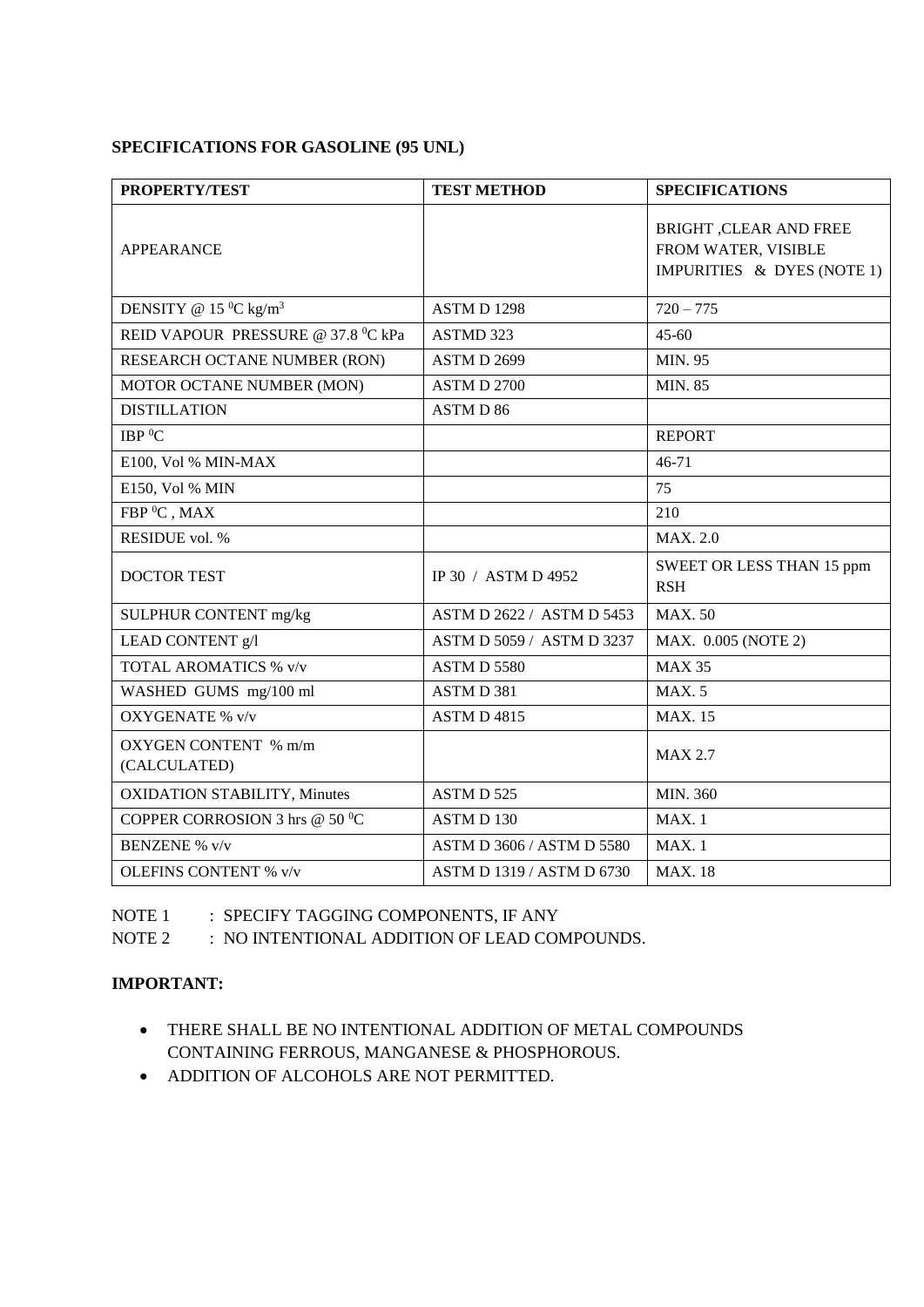#### **SPECIFICATION OF JET A-1**

PROPERTY/TEST

JET A-1 SHOULD CONFORM TO LATEST AFQRJOS CHECKLIST (CURRENTLY AFQRJOS ISSUE 32 – NOVEMBER 2020) AND SHOULD BE COLOURLESS.

IN ADDITION TO THE SHORE TANK QUALITY CERTIFICATE ISSUED AT THE LOAD PORT, THE SUCCESSFUL SUPPLIER/BIDDER SHALL REQUIRE TO FURNISH MANUFACTURE'S (REFINERY) CERTIFICATES FOR JET-A-1 CARGO LOADED ON TO THE NOMINATED VESSEL. THE PARAMETER "PARTICULATE CONTAMINATION" SPECIFIED UNDER THE SPECIFICATIONS OF AFQRJOS ISSUE 32 – NOVEMBER 2020 SHOULD BE LESS THAN 1.00 mg/L AT THE PORT OF DISCHARGE AT COLOMBO.

IN ADDITION TO THE SHORE TANK QUALITY CERTIFICATES, THE SUCCESSFUL SUPPLIER/BIDDER SHALL REQUIRED TO FURNISH MANUFACTURE'S (REFINERY) CERTIFICATES FOR JET-A-1 CARGO LOADED ON TO THE NOMINATED VESSEL.

THE SUCCESSFUL SUPPLIER/BIDDER SHALL BE RESPONSIBLE TO PROVIDE MINIMUM THREE (03) NUMBER OF **STADIS** CANS ALONG WITH JET A-1 CARGO TO MAINTAIN THE CONDUCTIVITY PARAMETER OF THE PRODUCT.